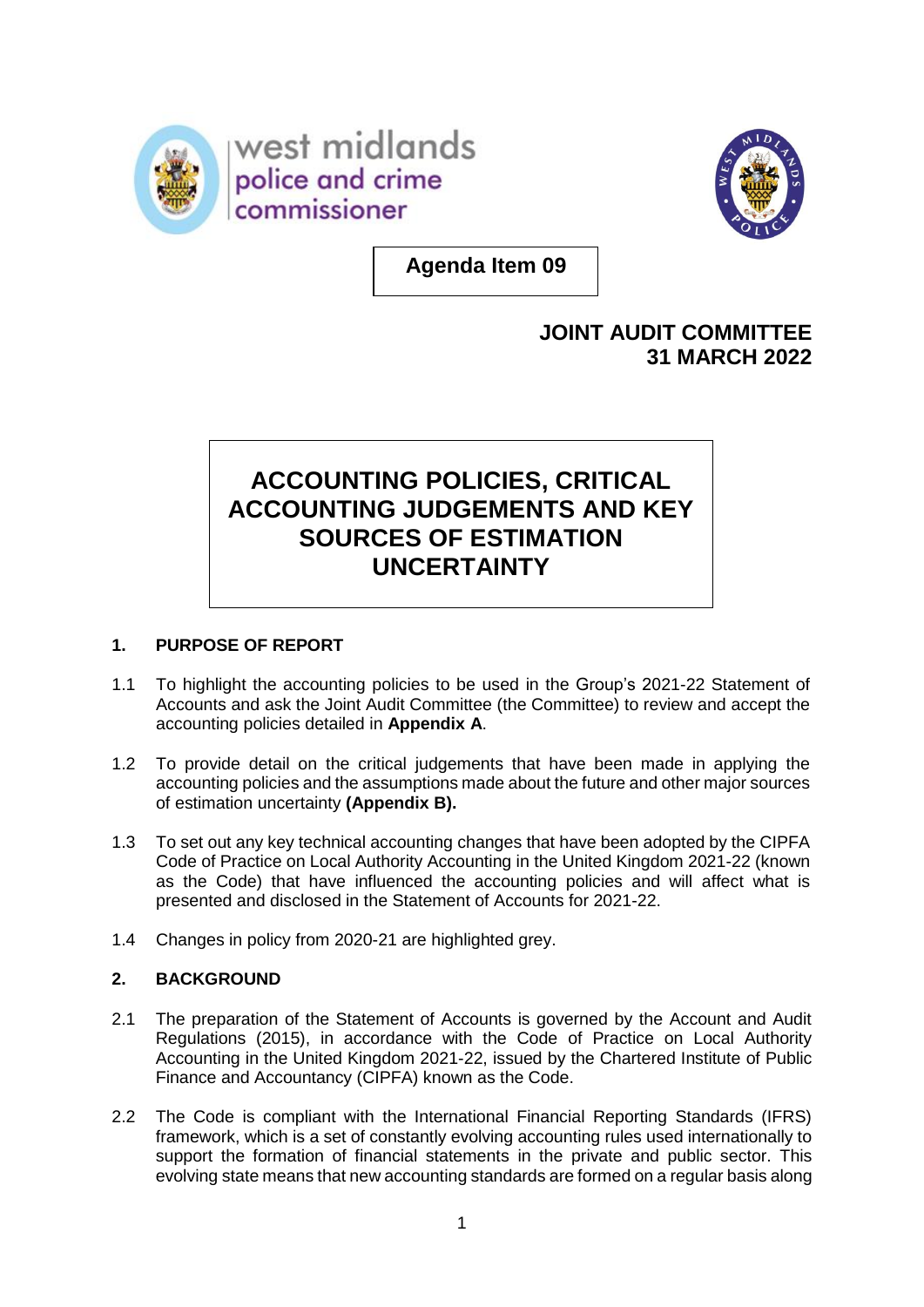with re-interpretations of existing standards. Each year the Code is updated with additional technical requirements based on CIPFA's interpretation of these new and amended standards and the dates that these should be introduced to local authority accounts. As a result the accounting policies are reviewed annually to ensure that they remain current and relevant.

- 2.3 Following the UK's withdrawal from the remit of the EU-endorsement framework, the Code will be based on standards adopted for UK application under the terms of the International Accounting Standards and European Public Limited-Liability Company (Amendment etc.) (EU Exit) Regulations 2019.
- 2.4 Under Section 151 of the Local Government Act 1972, the Chief Finance Officer is charged with the proper administration of the Group's financial affairs and as such must select suitable accounting policies and make judgements and estimates that are reasonable and prudent. In recent years the requirement to close down the accounts earlier highlights that the Audit Committee should have an opportunity to consider these accounting policies, the critical judgements and the major sources of estimation uncertainty that are going to be applied to the accounts in advance of their publication with the draft accounts.

## **3. THE ACCOUNTING POLICIES FOR 2021-22**

3.1 The Group's accounting policies are the specific principles, conventions, rules and practices that are applied in preparing and presenting the annual Statement of Accounts. The policies have to be disclosed as a note within the annual accounts and are presented as the first note to the main accounting statements. The proposed accounting policies are included at **Appendix A** with any changes highlighted (grey).

#### **4. CRITICAL JUDGEMENTS AND KEY SOURCES OF ESTIMATION UNCERTAINTY**

- 4.1 The PCC should disclose the judgements that management has made in the process of applying the accounting policies and those that have the most significant effect on the amounts recognised in the financial statements. The critical judgements made in the Statement of Accounts are set out in **Appendix B.**
- 4.2 The Statement of Accounts contains estimated figures that are based on assumptions made by the PCC about the future or that are otherwise uncertain. Estimates are made taking into account historical experience, current trends and other relevant factors. However, because balances cannot be determined with certainty actual results could be different from the assumptions and estimates. The items to be presented in the Group Balance Sheet at 31 March 2022 for which there is a risk of material adjustment in the following financial year are set out at **Appendix B**.

#### **5. THE MAIN TECHNICAL CHANGES FOR 2021-22**

- 5.1 No new Accounting Standards have required adoption in the 2021-22 Accounts.
- 5.2 IFRS 16 Leases was due to replace IAS 17 from 1 April 2020. Under the new standard the current distinction between operating and finance leases is removed for lessees and, subject to certain exceptions, lessees will recognise all leases on their balance sheet as a right of use asset and a liability to make the lease payments (known as moving from 'off balance sheet' to 'on balance sheet'). However, due to the workload, reprioritisation and resource issues facing finance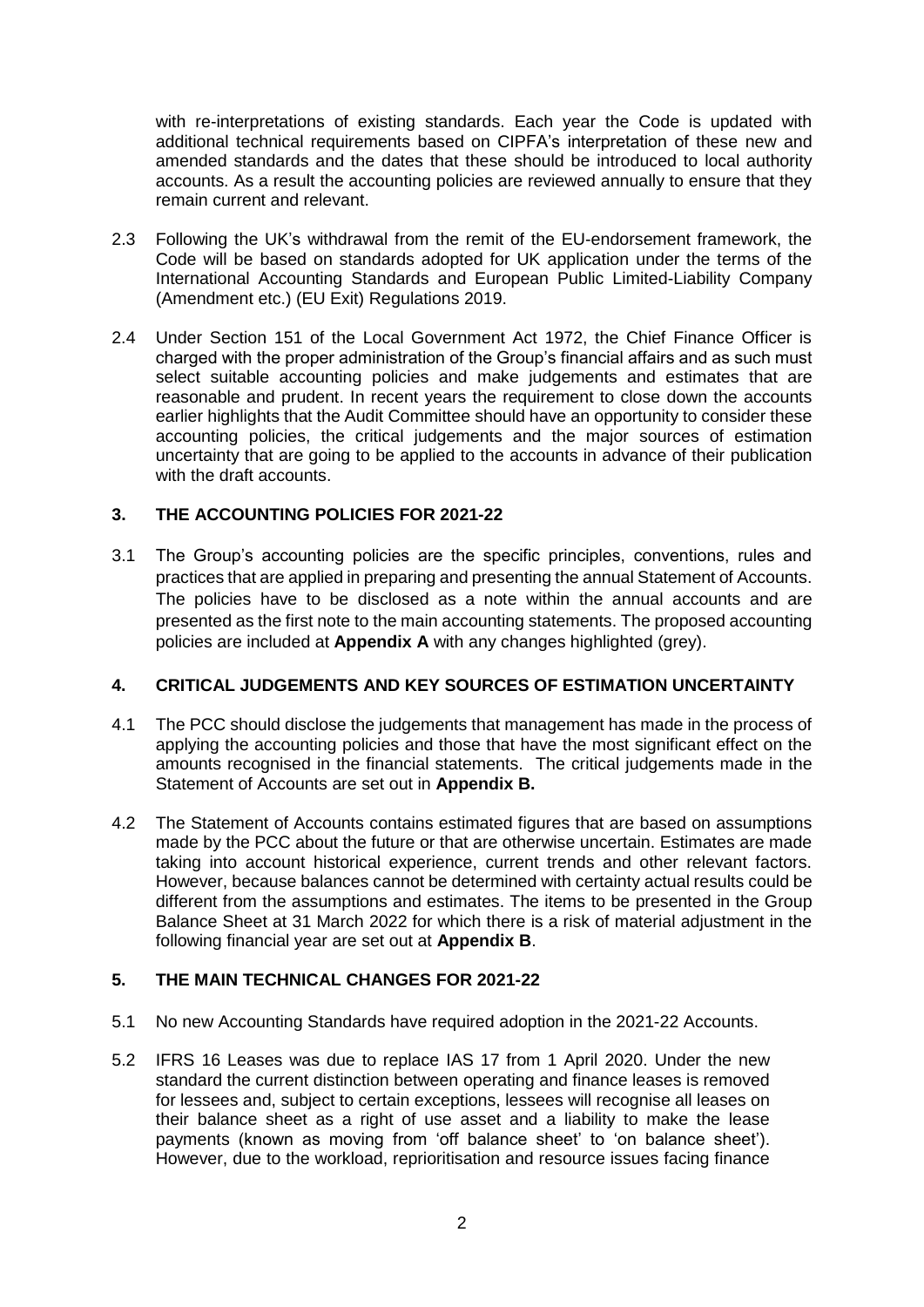staff nationally, CIPFA have made the decision to delay implementing IFRS 16 until the 2024/25 financial year.

5.3 There are no new accounting standards that have been introduced. There have been some minor amendments to existing standards but these amendments have not affected our Accounting policies.

#### **6. RECOMMENDATIONS**

- 6.1 The Committee is asked to consider the contents of this report and accept the Accounting Polices to be used in the Group's 2021-22 Statement of Accounts.
- 6.2 The Committee is asked to review and accept the critical judgements used in applying the accounting policies and the assumptions about the future and other major sources of estimation uncertainty.

Mark Kenyon Chief Finance Officer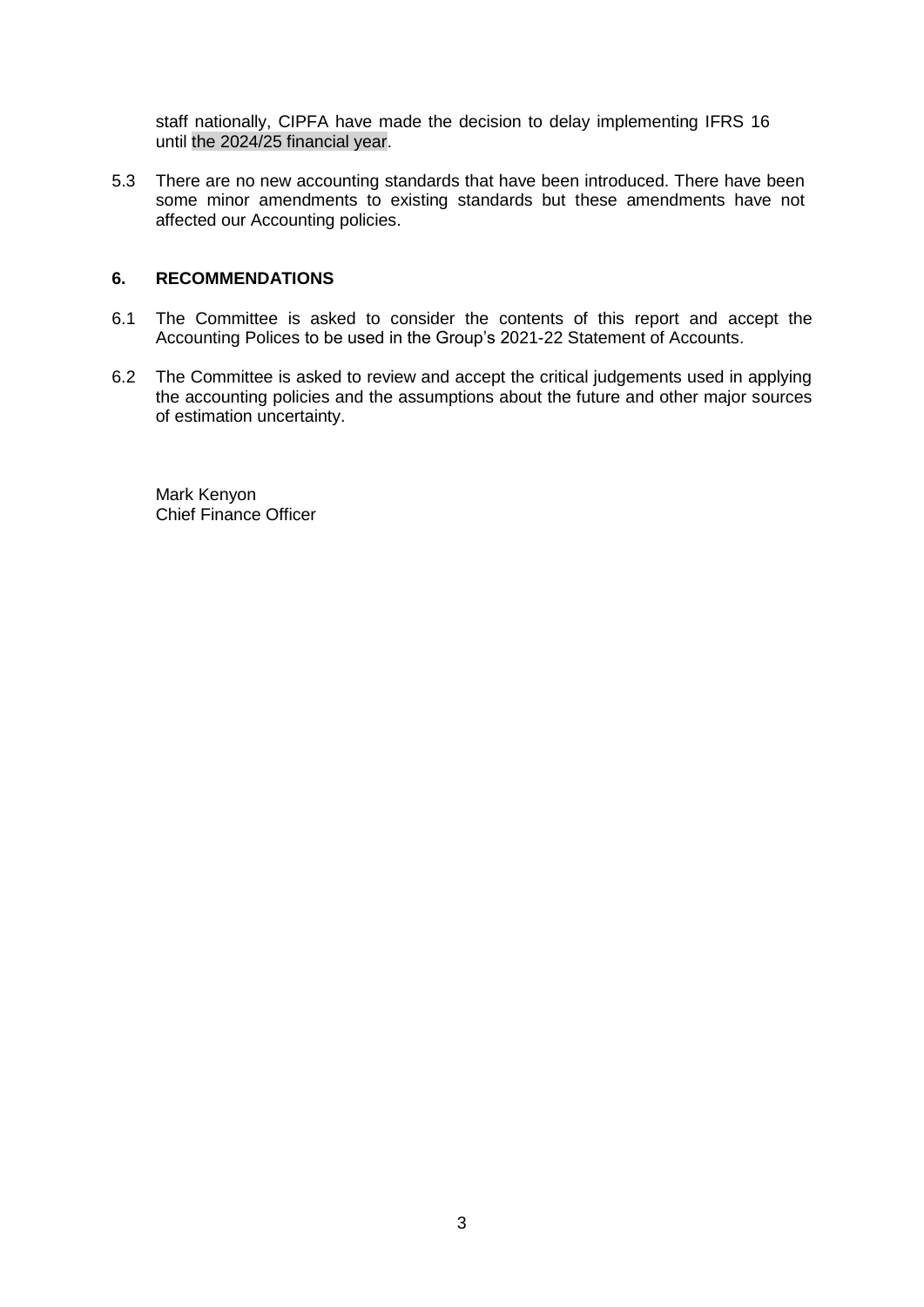**Appendix A**

## **STATEMENT OF ACCOUNTING POLICIES**

#### **General Principles**

The Statement of Accounts summarises the Group and PCC's transactions for the 2021-22 financial year and its position at the year end of 31 March 2022. The Commissioner is required to prepare an Annual Statement of Accounts by the Accounts and Audit (England) Regulations 2015 which those regulations require to be prepared in accordance with proper accounting practices. These practices primarily comprise the Code of Practice on Local Authority Accounting in the United Kingdom 2021-22 published by the Chartered Institute of Public Finance and Accountancy (CIPFA) and supported by International Financial reporting Standards. Guidance notes issued by CIPFA on the application of accounting standards to local authorities have in general been followed, and any exceptions to this are disclosed below. The policies below reflect the powers and responsibilities of the Police and Crime Commissioner as designated by the Police Reform and Social Responsibility Act 2011 and the Home Office Financial Management Code of Practice for the Police Service of England and Wales 2012.

#### **a. Property, Plant and Equipment**

#### **Recognition**

Assets that have physical substance and are held for use in the supply of police services, for rental to others or for administrative purposes and that are expected to be used during more than one financial year are classified as Property, Plant and Equipment. These Non-Current Assets are disclosed in the Balance Sheet at current value based on valuation or depreciated historic cost. The cost of an item of Property, Plant and Equipment is recognised where it is probable that the future economic benefits or service potential associated with the asset will flow to the Group and the cost of the asset can be measured reliably.

Assets made up of a number of components with significantly different economic lives have been reviewed to identify if these components should be treated as separate assets and depreciated over their own useful economic lives per the requirements of the CIPFA code of practice on Local Authority Accounting in the United Kingdom 2021-22. It has been determined that such treatment does not make a material difference to the values of the Group's assets and component accounting of these assets has not been applied in 2021-22. This approach will be reviewed each year but is not expected to apply to buildings as replacement items are generally purchased from revenue budgets.

Items of capital expenditure with values below £10,000 which do not form part of a combined asset for a single purpose may be considered de minimis if there is limited benefit in classifying it as capital expenditure and will therefore not be recorded as a non-current asset if this is the case.

#### **Measurement**

All property, plant and equipment assets will be measured initially at cost, representing the costs directly attributable to acquiring or constructing the asset and bringing it to the location and condition necessary for it to be capable of operating in the manner intended by management. Where assets are still under construction at the Balance Sheet date these will be held at Historical Cost and will not be subject to depreciation.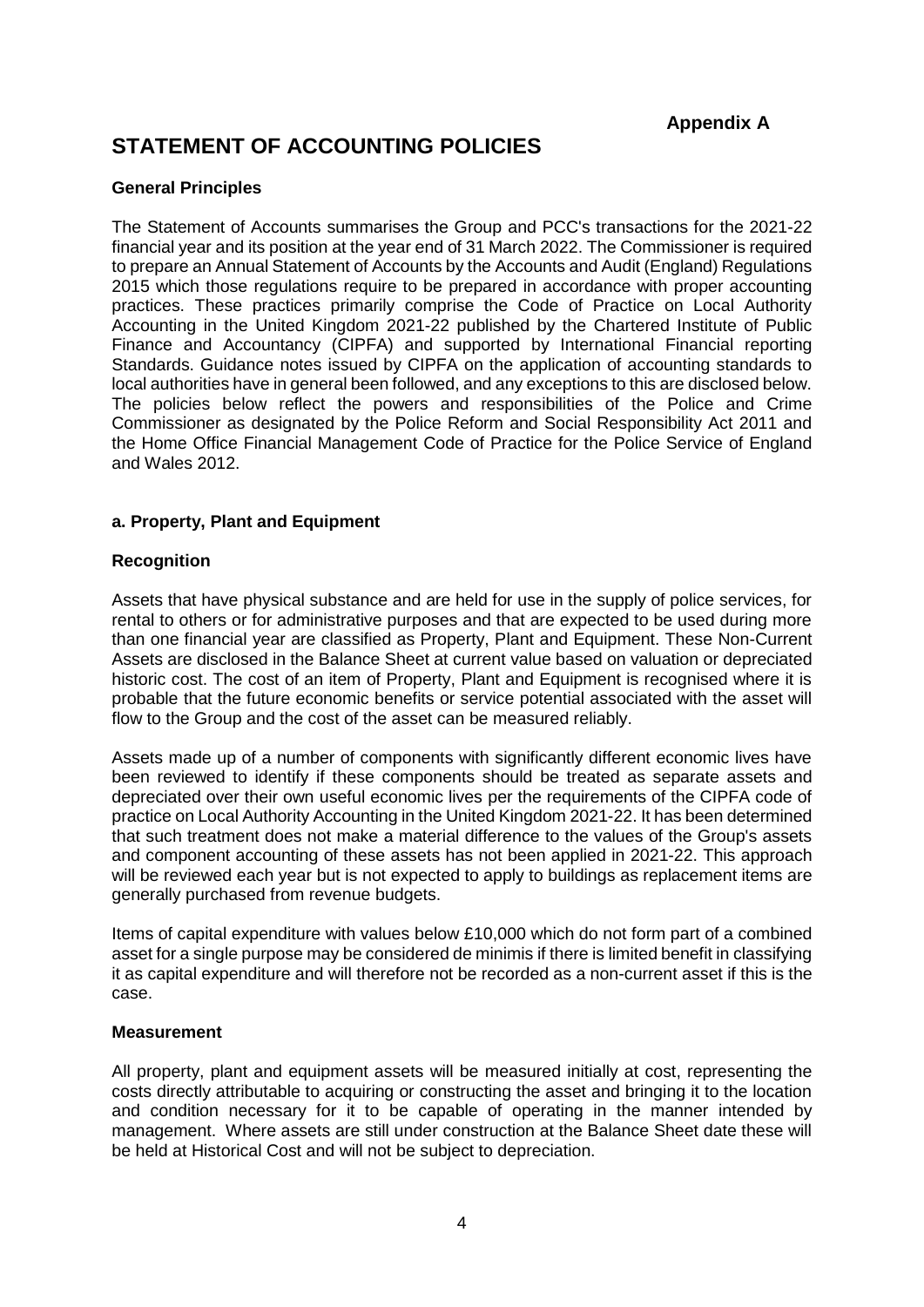Assets will be reviewed for impairment at the end of each reporting period.

Property assets included in the Balance Sheet at current value are revalued sufficiently regularly to ensure that their carrying amount is not materially different from their value at the year-end, but as a minimum every five years. Revaluation gains will be recognised in the Revaluation Reserve unless they reverse a previous Revaluation loss. All Revaluation losses on revalued assets will be recognised in the Revaluation Reserve up to the amount in the Revaluation Reserve for each respective asset. Thereafter revaluation losses will be recognised in the Surplus or Deficit on the provision of services in the Comprehensive Income and Expenditure Statement. No distinction will be made between losses due to the clear consumption of economic benefit and those due to a general fall in prices specific to the asset.

Where there is no active market because of the specialist nature of an asset, depreciated replacement cost is used as an estimate of current value.

Any surplus assets held by the Group will be valued at fair value, estimated at highest and best use from a market participant's perspective.

#### **Impairment**

Assets are assessed at each year-end as to whether there is any indication that an asset may be impaired. Where indications exist, and any possible differences are estimated to be material, the recoverable amount of the asset is estimated and, where this is less than the carrying amount of the asset, an impairment loss is recognised for the shortfall.

Where impairment losses are identified, they are accounted for by:

- Where there is a balance of revaluation gains for the asset in the Revaluation Reserve, the carrying amount of the asset is written down against that balance (up to the amount of the accumulated gains)
- Where there is no balance in the Revaluation Reserve or an insufficient balance, the carrying amount of the asset is written down against the relevant service line(s) in the Comprehensive Income and Expenditure Statement.

Where an impairment loss is reversed subsequently, the reversal is credited to the relevant service line(s) in the Comprehensive Income and Expenditure Statement, up to the amount of the original loss, adjusted for depreciation that would have been charged if the loss had not been recognised.

#### **Valuation**

Freehold properties which the Group includes in its property portfolio were valued in December 2018 by Savills (Property Agents) in accordance with the statements of asset valuation practice and guidance notes of the Royal Institution of Chartered Surveyors. Property and the associated land will be revalued at intervals no greater than five years. Buildings are written down over their useful lives as provided at valuation. Revalued assets have been valued at current value based on Existing Use Value in accordance with International Financial Reporting Standards or Depreciated Replacement cost for specialised assets.

Plant and machinery is included in the valuation of the building in which it is located. ICT and General Equipment is valued at depreciated historic cost as a proxy for fair value as the assets are written down to give a useful life of less than five years. Vehicles are also valued at depreciated historic cost and lives are set when purchased as between three and ten years to reflect the proposed use for the vehicle.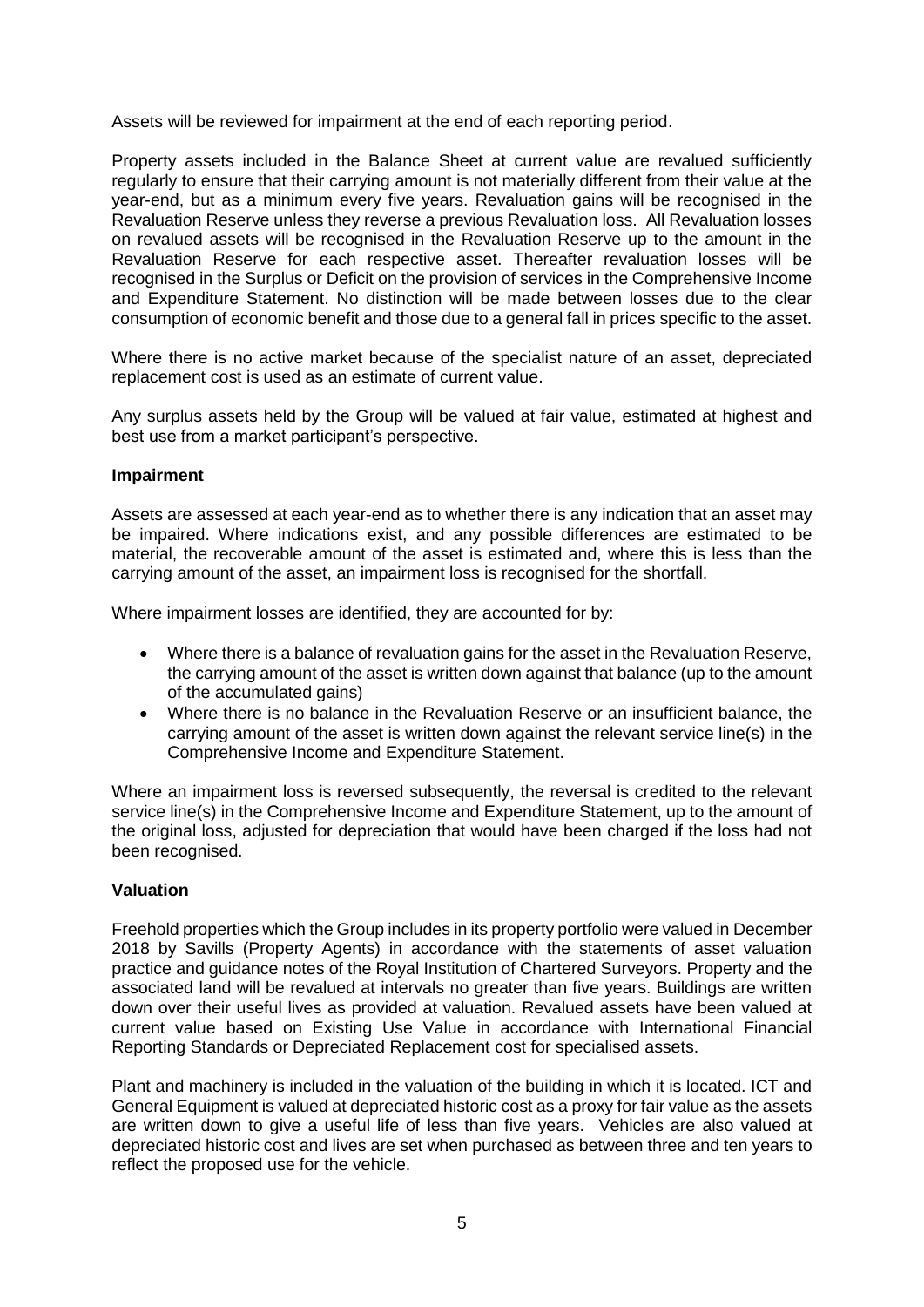Depreciation is provided for on all Property, Plant and Equipment assets by the allocation of their depreciable amounts over their useful lives with the exception of freehold land and assets under construction. Where land value is measured separately, it is deemed to have an indefinite life and is therefore not depreciated. Depreciation is calculated on a straight line allocation over the useful life of the property or equipment.

| Asset category           | Min Asset Life<br>(years) | Max Asset life<br>(years) |
|--------------------------|---------------------------|---------------------------|
| <b>Buildings</b>         |                           | 75                        |
| Vehicles, IT & Equipment |                           |                           |
| <b>Intangibles</b>       |                           |                           |

#### **b. Intangible Assets**

#### **Recognition**

Intangible assets are non-monetary assets without physical substance which are capable of being sold separately from the rest of the Group's business or which arise from contractual or other legal rights where expenditure of at least £10,000 is incurred. They are recognised only where it is probable that future economic benefits will flow to, or service potential be provided to the Group and where the cost of the asset can be measured reliably.

#### *Internally generated intangible assets*

Internally generated goodwill, brands, publishing titles, mastheads and similar items will generally not be capitalised as intangible assets.

Expenditure on development of an intangible asset will only be capitalised where all the following can be demonstrated:

- The project is technically feasible to the point of completion and will result in an intangible asset for sale or use;
- The Group intends to develop the asset and sell or use it;
- The Group has the ability to sell or use the asset;
- The asset will demonstrate probable future economic benefits or service benefits;
- Adequate financial, technical or other resources are available to the Group to complete the development and sell or use the asset; and
- The Group can reliably measure the expenses attributable to the asset during its development.

#### *Software*

Software which is integral to the operating system is capitalised as part of the relevant item of property, plant and equipment. Software which is not integral to the operation of hardware (e.g. application software) is capitalised as an intangible asset.

#### **Measurement**

Intangible assets are recognised initially at cost, comprising all directly attributable costs needed to create, produce and prepare the asset to the point where it is capable of operating in the manner intended by management*.* If an active market arises for any internally generated intangible assets these would then be valued at fair value.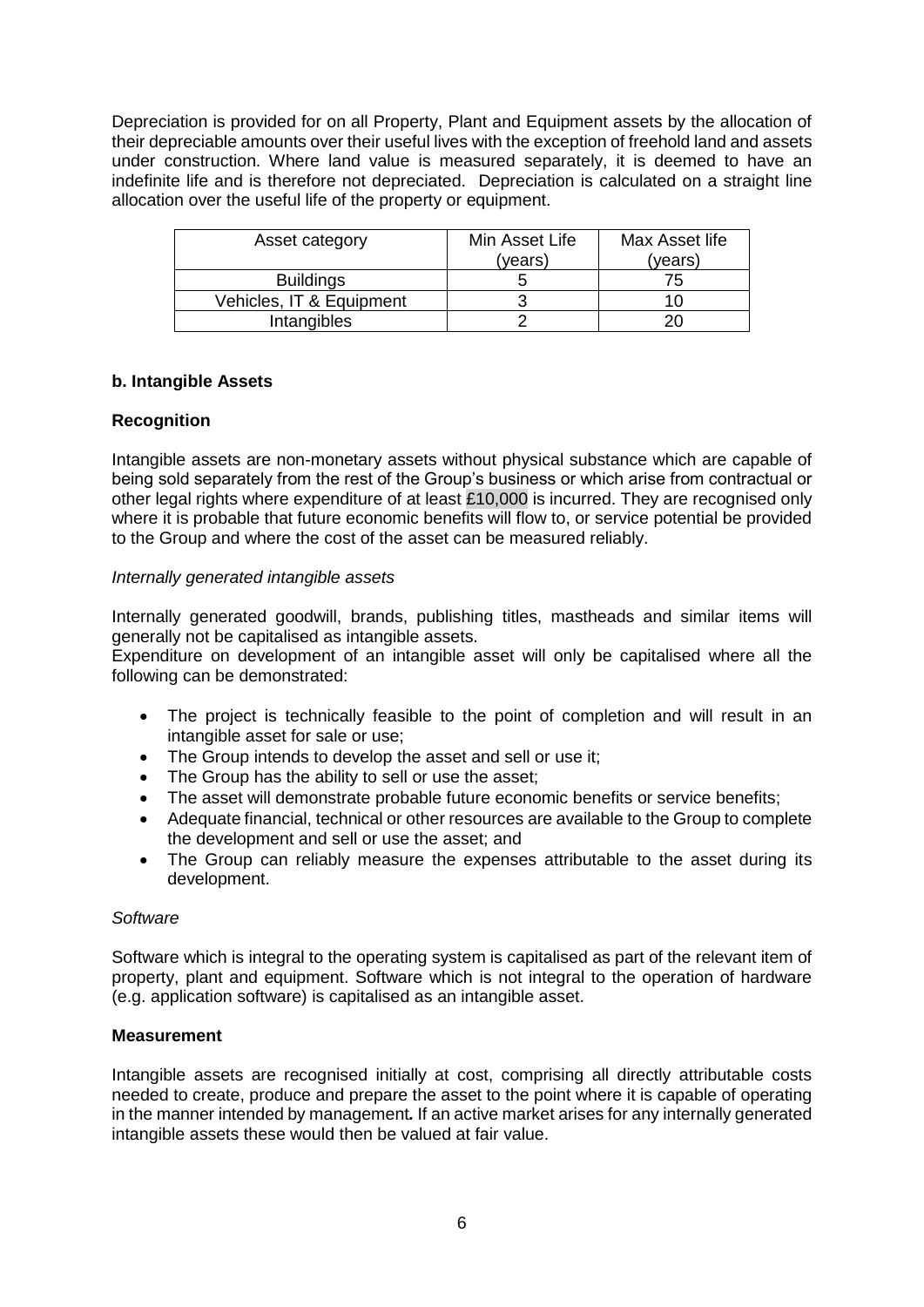#### **Amortisation**

Intangible assets are amortised over their expected useful economic life in a manner consistent with the consumption of economic or service benefits. The amortisation periods for intangible assets are, in general, three years for software licences and ten years for internally developed software.

### **c. Assets Held for Sale**

Non-current assets held for sale will be measured at the lower of their carrying value and fair value less costs to sell at initial reclassification and at 31 March each year. Assets held for sale from 1 April 2009 must satisfy strict criteria to be classified as held for sale. That is, the asset must be available for immediate sale in its present condition, the sale must be highly probable and the asset must be actively marketed for sale at a reasonable price in relation to its current fair value. Usually the sale should be expected to be completed within one year and the assets will be reclassified as Current Assets within the Balance Sheet.

#### **d. Intra-group funding arrangements and cost recognition**

The Chief Constable recognises the costs of salaries of police officers, police community support officers and police staff with the exception of those staff working in the Office for Policing and Crime (OPCC). There is no transfer of real cash between the PCC and Chief Constable and the latter does not have a bank account into which monies can be received or paid from. Costs are recognised in the Chief Constable's Accounts to reflect the PCC's resources consumed in the direction and control of day-to-day policing at the request of the Chief Constable. The Accounts reflect the ownership of the assets by the Police and Crime Commissioner. The Chief Constable recognises the employment and post-employment costs and liabilities of all staff under his direction and control in his Accounts. The PCC recognises the employment and post-employment costs of the staff under his direction and control in his accounts. To fund these costs and liabilities the Chief Constable's Accounts show as income a transfer of resources from the PCC to the Chief Constable for the cost of policing services. The Chief Constable will exercise sections 21 and 22 of the Local Government Act 2003. The Chief Constable will disclose the pension liability and a corresponding pension reserve for all staff under his direction and control in his Balance Sheet. The Chief Constable will also disclose the police pensions top-up grant in his accounts to reflect income received to offset the cost of pensions paid in year.

#### **e. Redemption of Debt**

Under the Local Government Act 1985, outstanding loan debt relating to police services was transferred to the former West Midlands Police Authority (WMPA) from the West Midlands County Council on 1 April 1986. This debt is serviced by Dudley Metropolitan Borough Council within a Metropolitan Debt Administration Fund, and loan charges are reimbursed by the PCCWM to that fund, and are unaffected by the minimum revenue provision applicable under the Local Government and Housing Act 1989.

Loan debt incurred from 1 April 1986 is directly administered by PCCWM. Instalments of principal are charged to revenue in accordance with the statutory minimum revenue provision, calculated at 4% of this debt for historical debt and in line with depreciation for borrowing since 2008, net of reserves set aside for debt redemption.

## **f. Leasing**

Rental payments on operating leases are charged to the revenue account on a straight line basis over the term of the lease, generally meaning that rentals are charged when they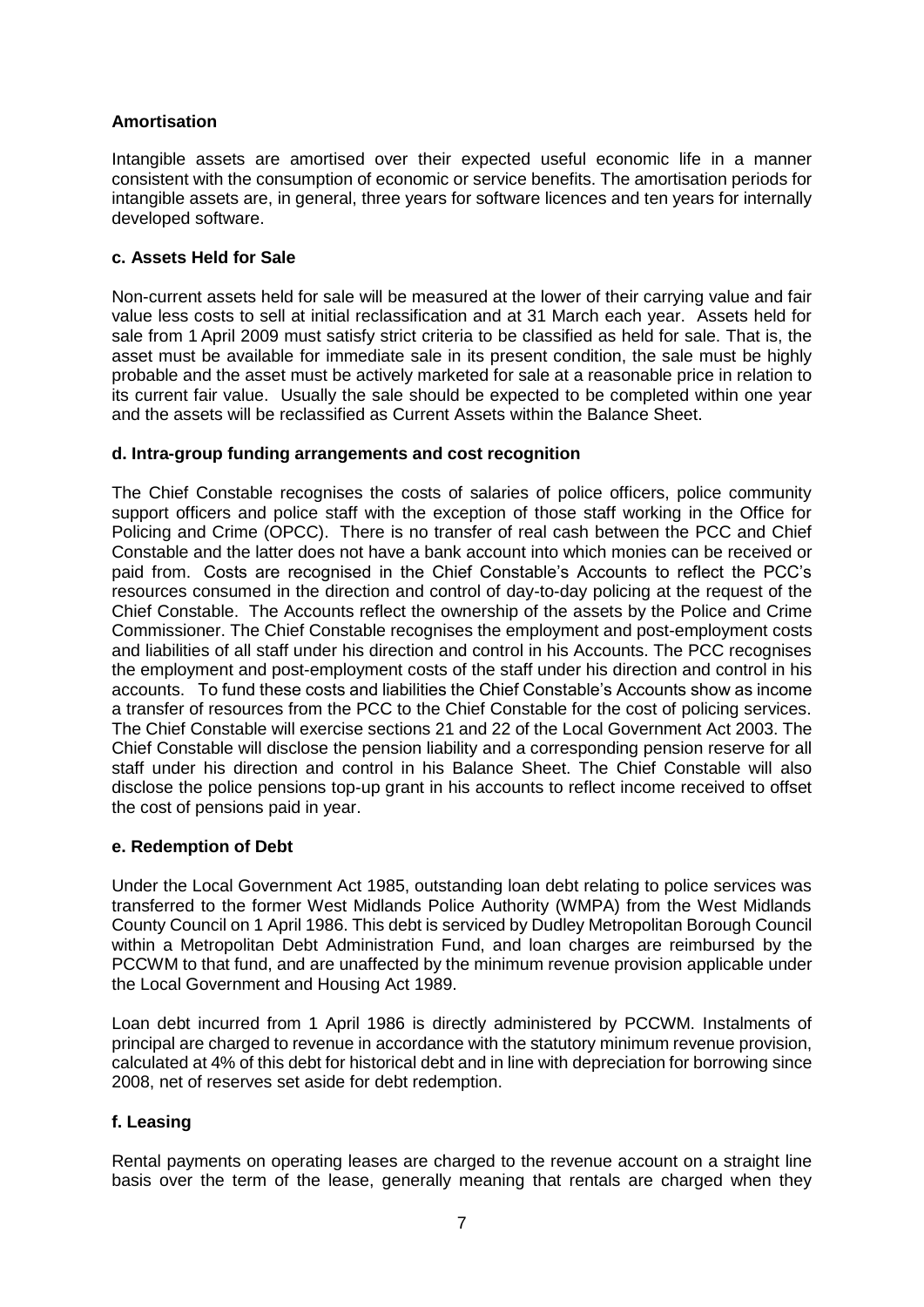become payable. For finance leases where the Group is a lessee the Group recognises finance leases as assets and liabilities at the present value of the minimum lease payments. The Group's incremental borrowing rate on PWLB loans is used to determine the interest rate implicit in the lease. Any initial indirect costs of the lease are added to the value of the asset. In 2021-22 the PCCWM has not recognised any finance leases, however a review takes place each year to determine if any finance leases exist.

## **g. Debtors and Creditors**

Debtors and creditors have been accrued when preparing the revenue accounts of the Group. Police and police staff overtime worked in March is accrued to align the overtime year with the financial year.

The outstanding debt owing to the PCCWM is analysed at the end of each year. This analysis has historically highlighted that there is a very low risk of non-payment of debts. Therefore, the PCC has historically not provided for expected credit losses on trade debtors but may do so should circumstances change. However, it does recognise a proportion of Billing Authority impairment allowance for expected credit losses for non-payment of council tax in its Balance Sheet. The overall position regarding collection fund balances is shown in the collection fund adiustment account.

Capital expenditure is included in the accounts on an accruals basis.

#### **h. Inventories and long-term contracts**

Inventories are maintained for such items as vehicle spares, vehicle fuel, uniforms, stationery and reprographics.

Inventories shown in the balance sheet are valued at the lower of cost or net realisable value.

Any long-term contracts where staged payments are not made will be accounted for on the basis of charging the Surplus or Deficit on the Provision of Services with the value of works and services received under the contract during the financial year.

#### **i. Reserves**

The PCCWM sets aside specific amounts as reserves for future policy purposes or to cover contingencies. Reserves are created by appropriating amounts out of the General Fund Balance in the Movement in Reserves Statement. When expenditure to be financed from a reserve is incurred, it is charged to the appropriate service in that year to recognise expenditure against the Surplus or Deficit on the Provision of Services in the Comprehensive Income and Expenditure Statement. The reserve is then appropriated back into the General Fund Balance in the Movement in Reserves Statement so that there is no net charge against council tax for the expenditure.

The purpose and nature of reserves (split between useable and unusable reserves) maintained by the PCC are disclosed in the Movement in Reserves Statement with a detailed breakdown of useable and unusable reserves provided in the notes to the Movement in Reserves Statement and to the Balance Sheet.

#### **j. Provisions**

Provisions are made where an event has taken place that gives the PCC/Group a legal or constructive obligation that probably requires settlement by a transfer of economic benefits or service potential, and a reliable estimate can be made of the obligation.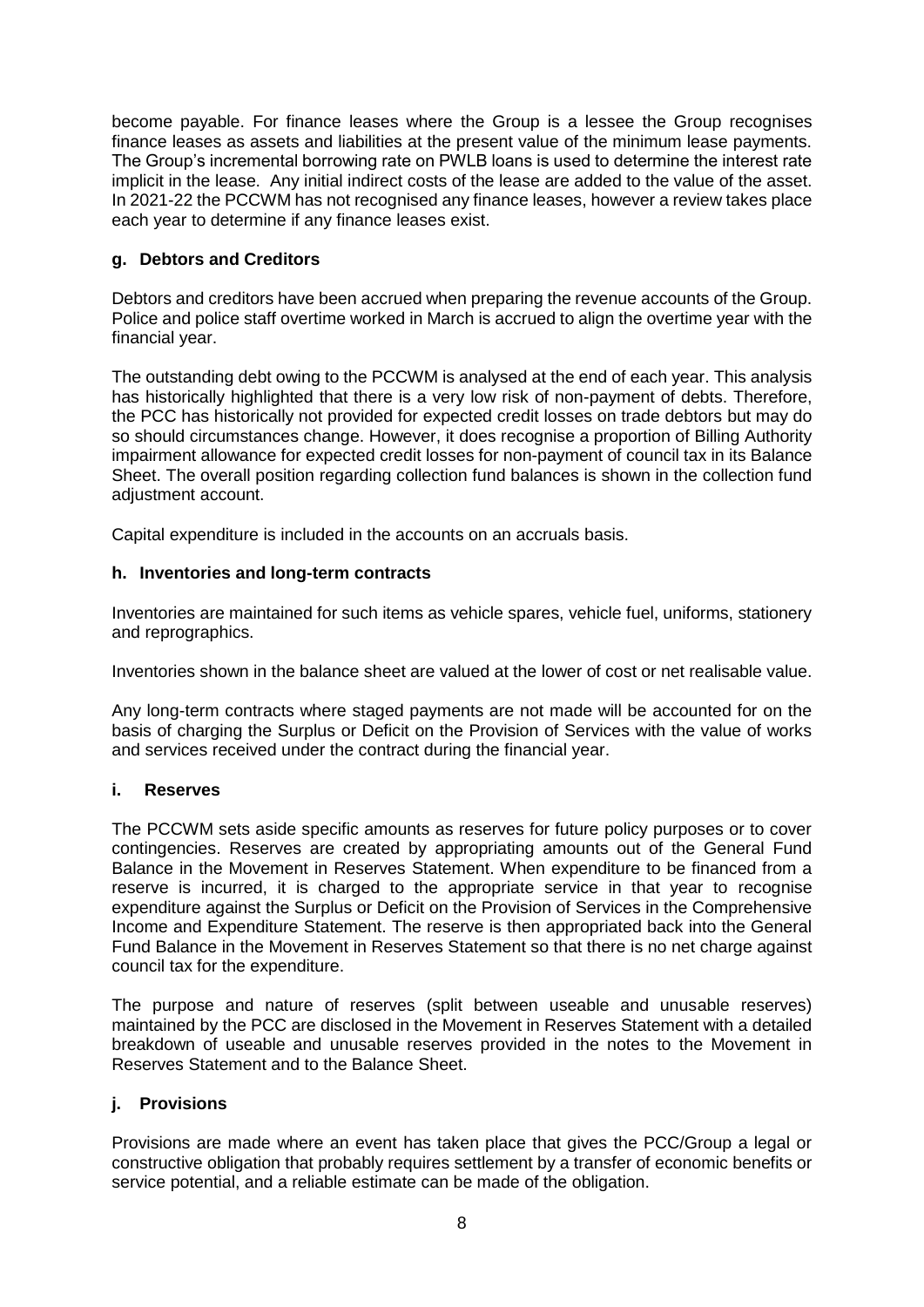Provisions are charged as an expense in the Comprehensive Income and Expenditure Statement in the year that the PCC/Group becomes aware of the obligation, and are measured at the best estimate at the balance sheet date of expenditure required to settle the obligation, taking into account relevant risks and uncertainties.

When payments are eventually made, they are charged to the provision carried in the Balance Sheet. Any estimated settlements are reviewed at the end of each financial year – where it becomes less than probable that a transfer of economic benefits will now be required (or a lower settlement is made) the provision is reversed and credited back to the Comprehensive Income and Expenditure Statement.

Where some or all of the payment required to settle a provision is expected to be recovered from another party (e.g. from an insurance claim), this is only recognised as income if it is virtually certain that the reimbursement will be received if the PCC/Group settles the obligation. All insurance claims will be included in the balance sheet as provisions where it meets the criteria set out above.

The provision for expected credit losses (previously termed bad and doubtful debts) is likely to remain at nil on the basis of the very low risk of non-payment of debts. However, the group does acknowledge that it holds a portion of Billing Authority impairment allowances for bad debts for non-payment of council tax in its Balance Sheet.

#### **k. Contingent Liabilities and Contingent Assets**

A contingent liability arises where an event has taken place that gives the Group a possible obligation whose existence will only be confirmed by the occurrence or otherwise of uncertain future events not wholly within the control of the Group. Contingent liabilities can also arise in circumstances where a provision would otherwise be made but either the outflow of economic resources is not probable or the amount of the obligation cannot be measured reliably.

Contingent liabilities are not recognised in the Balance Sheet but are disclosed as notes to the accounts.

A contingent asset arises where an event has taken place that gives the Group a possible asset whose existence will only be confirmed by the occurrence or otherwise of uncertain future events not wholly within the control of the Group.

Contingent assets are not recognised in the Balance Sheet but disclosed in a note to the accounts where it is probable that there will be an inflow of economic benefits or service potential.

#### **l. Financial Liabilities**

Financial liabilities are recognised in the Balance Sheet when the Group becomes a party to the contractual provisions of a financial instrument and are initially measured at fair value and carried at their amortised cost. Annual charges to the Comprehensive Income and Expenditure Statement for interest payable are based on the carrying amount of the liability, multiplied by the effective rate of interest for the instrument. The effective interest rate is the rate that exactly discounts estimated future cash payments over the life of the instrument to the amount at which it was originally recognised.

The amount presented in the Balance Sheet is the outstanding principal repayable plus accrued interest payable. Interest charged to the Comprehensive Income and Expenditure Statement is the amount payable for the year in the loan agreement.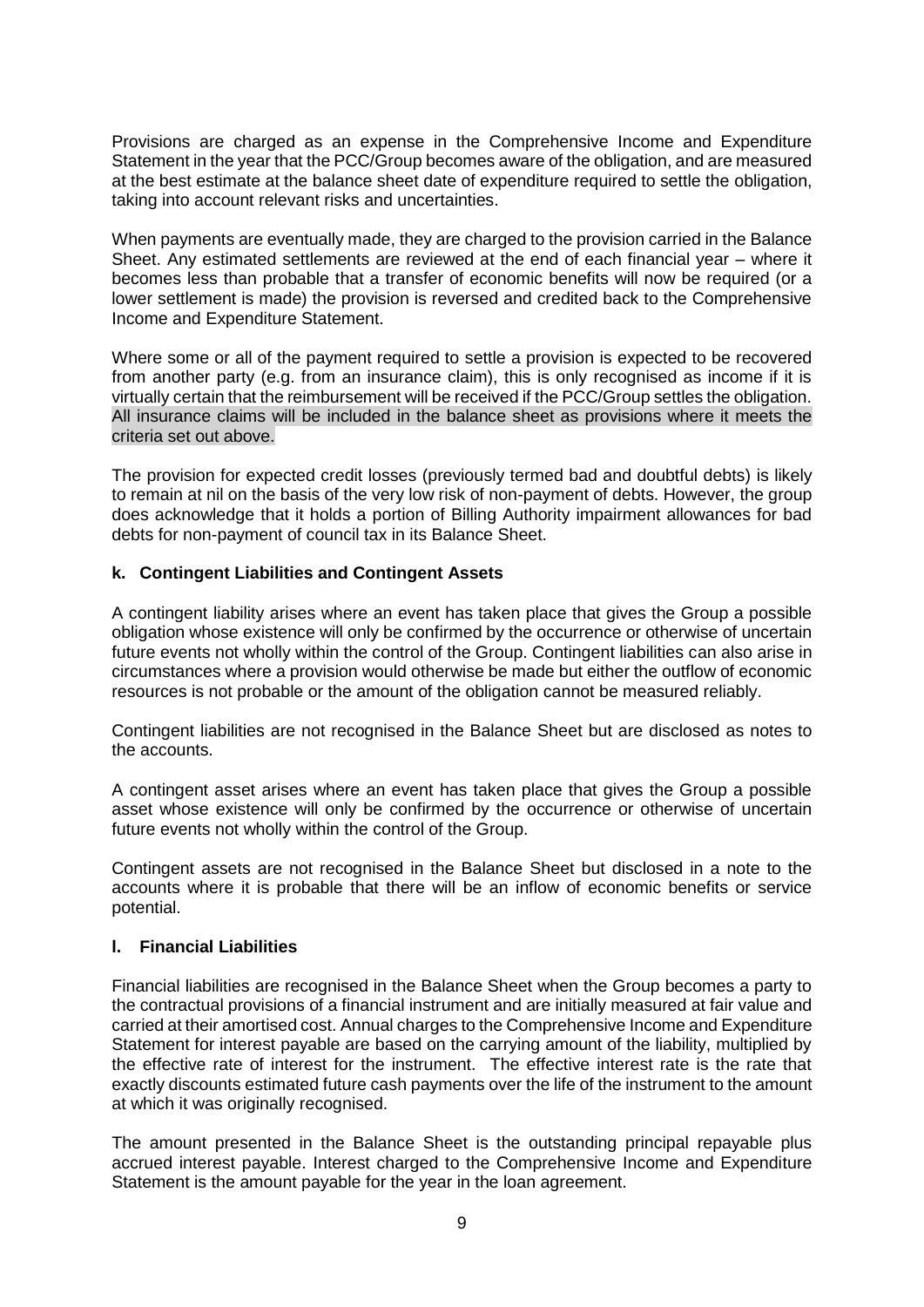Discounts and premiums on the repurchase or early settlement of borrowing will be credited and debited to Net Operating Expenditure in the Comprehensive Income and Expenditure Statement in the year of repurchase/settlement should they arise. If repurchase takes place as part of a restructuring of the loan portfolio and involves the modification or exchange of instruments, the premium or discount will be deducted or added to the amortised cost of the new or modified loan. The writing down to the Comprehensive Income and Expenditure Statement will then be spread over the life of the loan by adjusting the effective interest rate on the loan.

#### **m. Financial Assets**

The financial assets of the Group are classified by identifying the cash flow characteristics associated with the asset and the Business model reasoning for holding the asset. This will classify the value of the asset to be disclosed in the accounts which will be either Amortised cost, Fair value through Other Comprehensive Income or Fair value through Profit or Loss.

Investments with other Local Authority Bodies, Banks and Building Societies will be carried at their amortised cost. Annual credits to the Comprehensive Income and Expenditure Statement for interest receivable are based on the carrying amount of the asset multiplied by the effective rate of interest for the instrument. This means that the amount of loans presented in the Balance Sheet is the outstanding principal receivable plus accrued interest receivable. The interest credited to the Comprehensive Income and Expenditure Statement is the amount receivable for the year in the loan agreement.

Assets are assessed for impairment due to the likelihood arising from a past event that payments due under the contract will not be made. If the value of the potential impairment is material to the investment, the asset is written down and a charge made to the Financing and Investment Income and Expenditure line in the Comprehensive Income and Expenditure Statement. The impairment loss is measured as the difference between the carrying amount and the present value of the revised future cash flows discounted at the asset's original effective interest rate. Otherwise the risk is disclosed within the Accounts, but the carrying amount is not adjusted.

Other Financial Assets held not solely for payment of principal and interest which don't achieve their Business model through collecting contractual cash flows will be classified as Fair Value through Profit or loss. For these assets, gains and losses in Fair value will be applied to the Surplus and Deficit on the Provision of Services in the year they arise. Where statutory regulations exist for Pooled Investment Funds, gains and losses on these assets are held in an unusable reserve for the duration of the regulation or until the asset is derecognised.

#### **n. Treatment of Grants**

Net revenue expenditure is expressed before deducting government grants in support of the overall expenditure of the PCC/Group i.e. police grant and revenue support grant. Other revenue grants are smaller and specific to particular aspects of the Group's functions and have been shown as income in arriving at net expenditure.

Where capital grants are received in the Comprehensive Income and Expenditure Statement, they are reversed out of the General Fund Balance in the Movement in Reserves Statement. Where the grant has yet to be used to finance capital expenditure it is posted to the Capital Grants Unapplied Account.

Since the Group accounts have been completed on an IFRS basis, revenue and capital grants and contributions will be accounted for on an accruals basis and recognised immediately as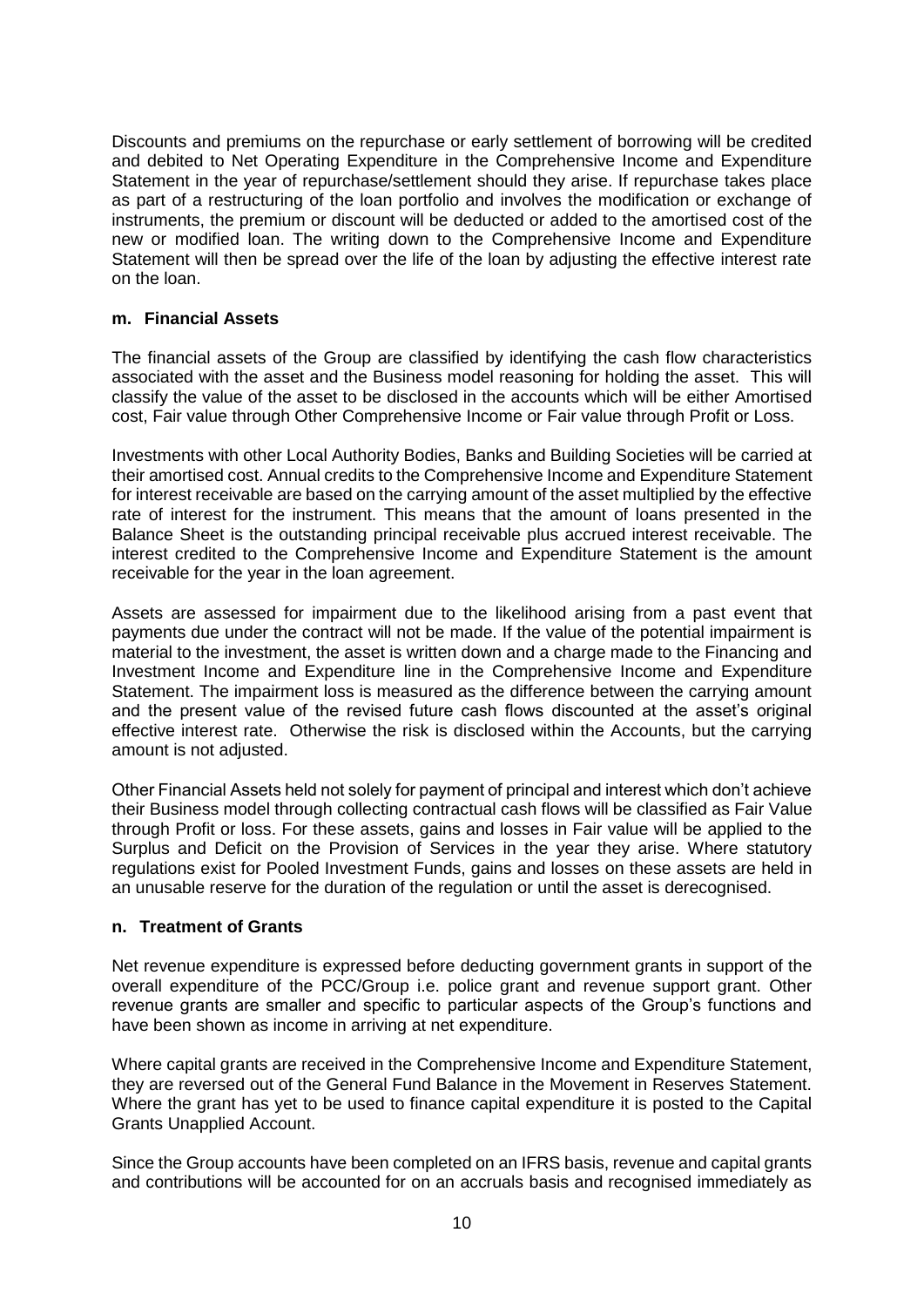income in the Comprehensive Income and Expenditure Statement, except to the extent that the grant or contribution has a condition attached which the Group has not yet satisfied. Such grants and contributions will be recognised initially in the relevant grants and contributions received in advance account. Capital grants that do not have any conditions imposed upon them and which are not spent at the year-end will be transferred to the Capital Grants Unapplied Account.

The police pensions top-up grant – although received by the PCC will be disclosed in the Chief Constable's accounts on the basis that all police pension related costs are disclosed in the Chief Constable's accounts. This grant offsets the difference between the cost of police pensions in the year and the funding for those pensions.

#### **o. Employee Benefits**

#### **Benefits payable during employment**

Short-term employee benefits are those due to be settled within 12 months of the year-end. They include such benefits as wages and salaries, paid annual leave and paid sick leave, bonuses and non-monetary benefits (e.g. cars) for current employees and these benefits are recognised as an expense in the year in which the employee renders service to the Group.

IAS 19 Employee Benefits requires the Group to account for short term compensating absences which include time owing and annual leave accrued by accruing for the benefits which have accumulated but are untaken by the Balance Sheet date. The amount will be recognised as a creditor in the general fund balance in the Comprehensive Income and Expenditure Statement but reversed out to a short term accumulated compensated absences account in the Balance Sheet. The balance on this account will be adjusted at each Balance Sheet date to account for any increase or decrease in the balance of accumulating short term absences. The cost of annual leave entitlement and time off in lieu earned but not taken at the end of the period is recognised in the financial statements to the extent that employees are permitted to carry forward leave into the next period.

## **Termination Benefits**

Termination benefits are amounts payable as a result of a decision by the Group to terminate a member of staff's employment before their normal retirement date or their decision to accept voluntary redundancy. These are charged as an expense in the Surplus or Deficit on the Provision or Services in the Comprehensive Income and Expenditure Statement when the Group can no longer withdraw the offer of those benefits or when the Group recognises costs for restructuring.

#### **Post-employment benefits**

The Police Pensions Scheme is unfunded and therefore net pension payments are charged against the year in which they are made, rather than being provided for by means of a pension fund. All receipts and payments relating to the 1987, 2006 and 2015 Police Pensions Regulations are generally receivable into and payable out of the pensions fund and specific provision is made for officers' contributions and inward transfer values to be paid into the fund and for awards payable and outward transfer values to be paid out of the fund. Transfers into and out of the fund are recognised as income to (or expenditure from) the Police Pension fund account in the year in which the transfer occurs.

Pension payments to former police staff are funded through an employer's contribution to the West Midlands Pension Fund (the LGPS), administered by Wolverhampton City Council. This is accounted for as a defined benefit scheme: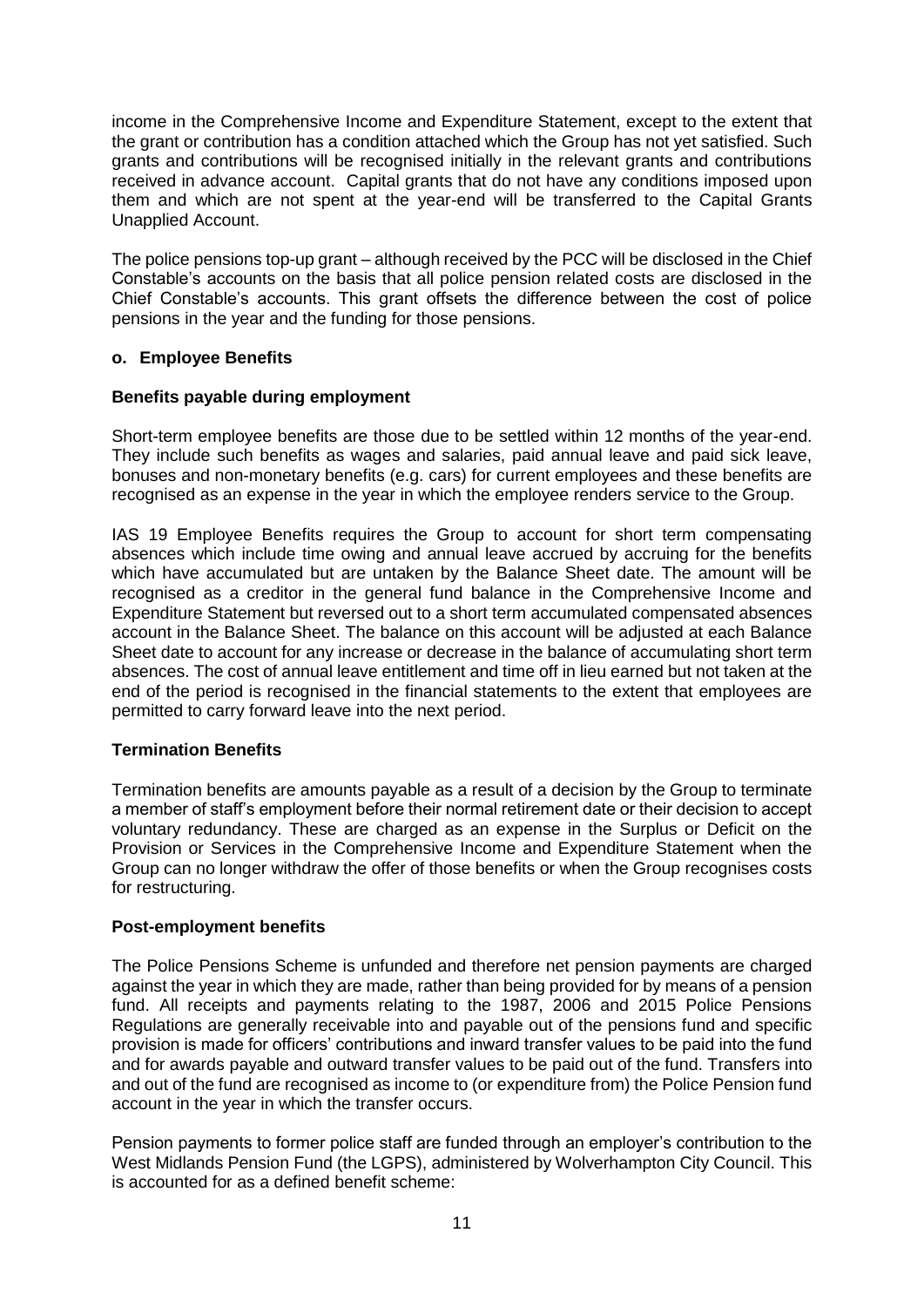- The rate of contribution in 2021-22 was 18.8% on average.
- The liabilities of the scheme attributable to the Group are included in the balance sheet on an actuarial basis using the projected unit method – i.e. an assessment of the future payments that will be made in relation to retirement benefits earned to date by employees, based on assumptions about mortality rates, employee turnover rates etc., and projections of future earnings for current employees.
- Liabilities are discounted to their value at current prices, using an appropriate discount rate set by the Actuary (usually based on the indicative rate of return on AA rated corporate bonds of appropriate duration).
- The assets of the fund attributable to the Group are included in the Balance Sheet at their fair value:
	- Quoted securities current bid price
	- Unquoted securities professional estimate
	- Unitised securities current bid price
	- **•** Property market value
- The change in the net pensions liability is analysed into the following components:
	- i. *Current service cost* –the increase in liabilities as a result of years of service earned this year
	- ii. *Past service cost* the increase in liabilities as a result of a scheme curtailment or amendment whose effect relates to years of service earned in earlier years – this is debited to the surplus or deficit on the provision of services in the Comprehensive Income and Expenditure Statement as part of Non Distributed Costs
	- iii. *Net interest on the net defined benefit liability (asset)* net interest expenses for the Group – the change during the period in the net defined benefit liability (asset) that arises from the passage of time charged to the Financing and Investment Income and Expenditure line of the Comprehensive Income and Expenditure Statement.
	- iv. *Gains or losses on settlements and curtailments the result of actions to* relieve the Group of liabilities or events that reduce the expected future service or accrual of benefits of employees. This is debited or credited to the surplus or deficit on the provision of services in the Comprehensive Income and Expenditure Statement as part of Non-Distributed Costs.
	- v. *Re-measurements* this comprises of (1) the return on plan assets excluding the amount included in net interest on the net defined pension liability (asset) charged to the Pension Reserve as Other Comprehensive Income and Expenditure and (2) actuarial gains and losses – changes in the net pensions liability that arise because events have not coincided with assumptions made at the last actuarial valuation or because the actuaries have updated their assumptions. These are charged to the Pensions Reserve as Other Comprehensive Income and Expenditure
	- vi. *Contributions paid to the pension fund -* cash paid as employers' contributions to the pension fund in settlement of liabilities; not accounted for as an expense.

In relation to retirement benefits, statutory provisions require the General Fund balance to be charged with the amount payable by the Group to the pension fund in the year, not the amount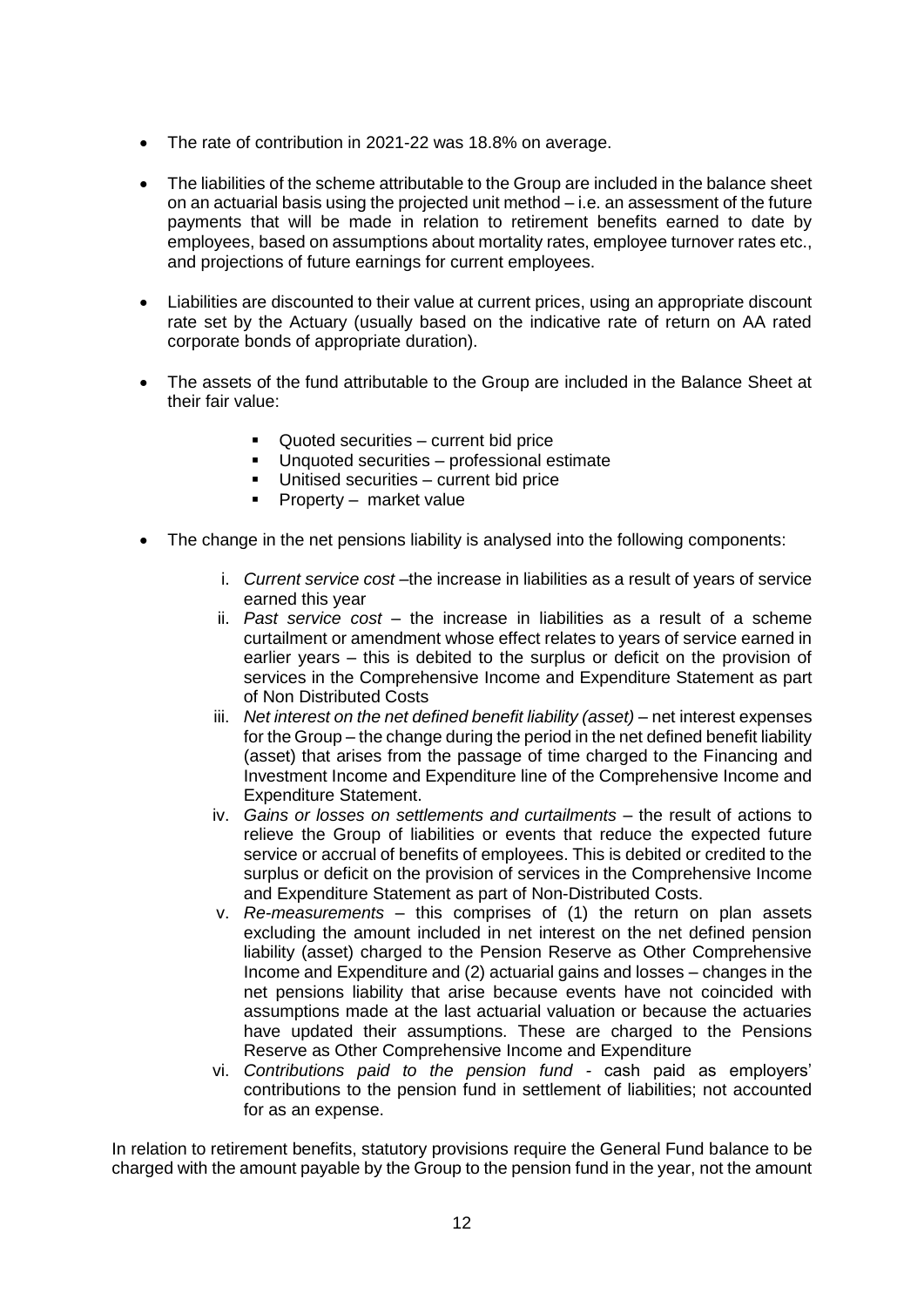calculated according to the relevant accounting standards. In the Movement in Reserves Statement this means that there are appropriations to and from the Pensions Reserve to remove the notional debits and credits for retirement benefits and replace them with debits for the cash paid to the pension fund and any amounts payable to the fund but unpaid at the yearend.

The PCC will recognise the cost of police staff pensions for those staff under his direction and control as these costs are provided separately by the actuary.

The PCC recognises the cost of police staff pensions only for those staff under his direction and control which are deemed to be the staffing of the Office for Policing and Crime. All other police and police staff pensions' costs are recognised in the accounting statements of the Chief Constable.

The PCC recognises actuarial gains and losses only to the extent that these relate to the staff of the Office for Policing and Crime.

An allowance for the McCloud adjustment is included within the pension liability. The McCloud adjustment came about as a result of the Government reformed public service pension schemes in 2014 and 2015 in which they introduced protections for older members. In December 2018, the Court of Appeal ruled that younger members have been discriminated against because the protections do not apply to them. The Government has confirmed that there will be changes to all main public sector schemes, including the LGPS, to remove this age discrimination.

#### **p. Interest**

The payment / receipt of external interest is debited / credited directly to Net Operating Expenditure in the Comprehensive Income and Expenditure Statement.

#### **q. Council Tax Income**

The council tax precept income included in the Comprehensive Income and Expenditure Statement is the accrued income for the year. This income reflects the debtors for council tax due but not paid by council taxpayers and creditors for council taxpayers who have overpaid their council tax.

The difference between the council tax precept income included in the Comprehensive Income and Expenditure Statement and the amount required by regulation is included in the Collection Fund Adjustment Account and as a reconciling item in the Movement in Reserves Statement. The Collection Fund Adjustment Account is shown as part of the unusable reserves in the Balance Sheet.

The collection of council tax by the billing authorities is in substance an agency arrangement and the cash collected by the billing authorities from council tax debtors belongs proportionately to the billing authorities and the PCCWM. There will therefore be a debtor/creditor position between the billing authorities and the PCCWM since the net cash paid to the PCCWM in the year will not be its share of cash collected from council taxpayers. The PCCWM also recognises in its Balance Sheet, its share of council tax debtor and creditor balances and impairment allowances from each of its billing authorities collection funds.

#### **r. Cash and Cash Equivalents**

The PCC/Group is required to account for short term highly liquid investments that are readily convertible to known amounts of cash and which are subject to insignificant risk of change in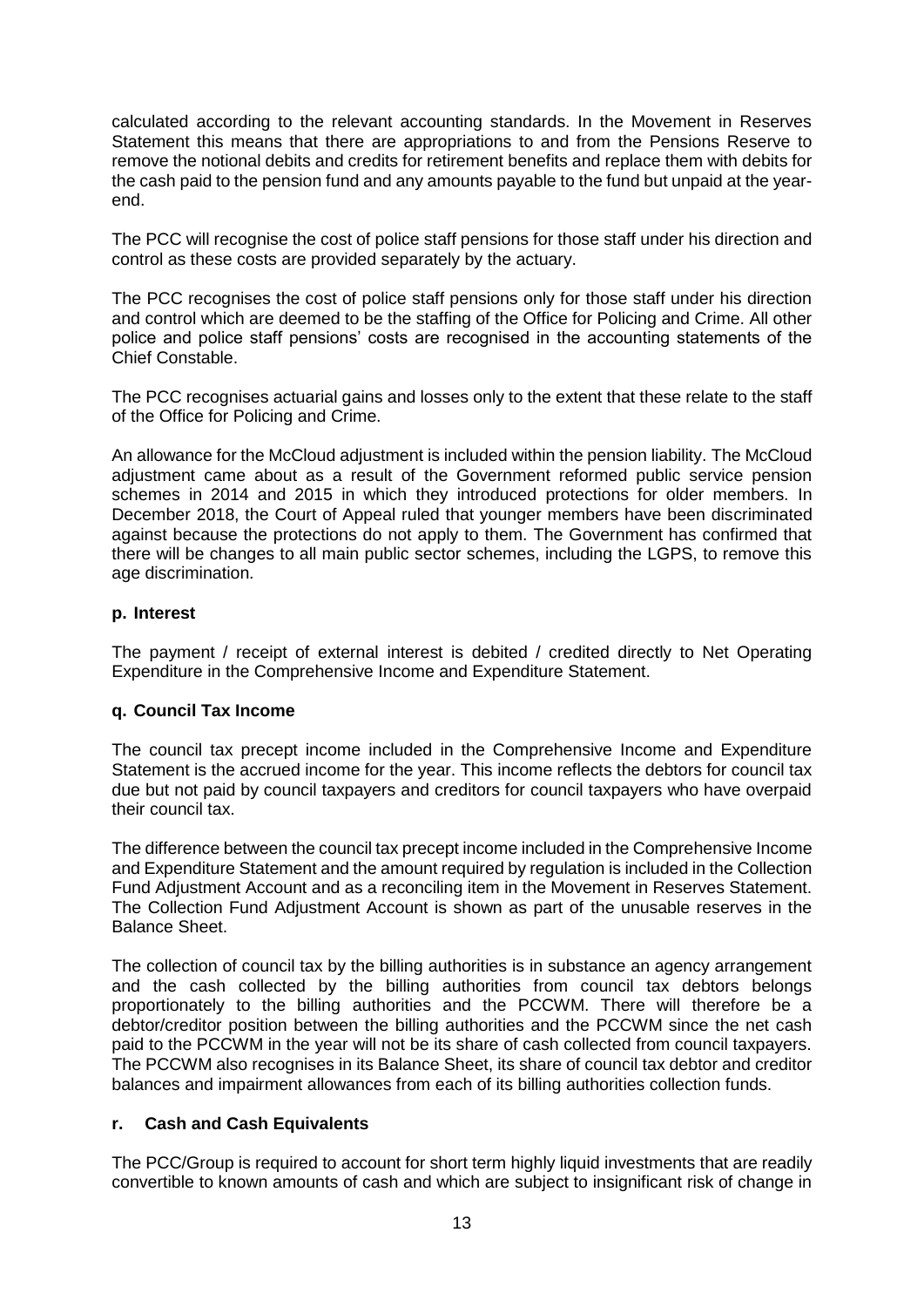value as cash equivalents. The PCC/Group has determined that cash equivalents are best determined as short term investments with one month or less to maturity from their date of acquisition. Therefore existing short term investments with one month or less to maturity will be reclassified as cash equivalents as at the Balance Sheet date.

#### **s. Revenue Recognition**

Revenue will be recognised to depict the transfer of promised goods or services to the service recipient in an amount that reflects the consideration to which the PCC/Group expects to be entitled in exchange for those goods or services. This will occur when a performance obligation is satisfied by transferring a promised good or service to a service recipient either at the time of transfer, for obligations satisfied at a point in time, or over time, using accruals where necessary to recognise revenue in the financial year the obligation has been met.

Revenue from interest, royalties' dividends and non-exchange transactions will be recognised when it is probable that the economic benefits of service potential associated with the transaction will flow to the Group and this amount can be measured reliably.

#### **t. Value Added Tax**

All material Income and Expenditure excludes any amounts related to VAT as all VAT collected is payable to HM Revenue and Customs and all VAT paid is recoverable from them.

VAT payable is included as an expense where it is not recoverable from HRMC, although this relates only to a very small proportion of the Group's overall expenditure.

#### **u. Events after the Balance Sheet date**

Events which occur between the end of the reporting period (31 March) and the date when the Statement of Accounts are authorised for issue are known as post-Balance Sheet events. Two types of events can be identified:

- Those that provide evidence of conditions that existed at the end of the reporting period – these are known as adjusting events and the Statement of Accounts is adjusted to reflect these events
- Those that are indicative of conditions that arose after the reporting period these are known as non-adjusting events and the Statement of Accounts is not adjusted to reflect such events. However, where the event would have a material effect on the accounts, disclosure is made in the notes of the nature of the events and their estimated financial effect.

Events which appear after the date of authorisation for issue are not reflected in the Statement of Accounts.

#### **v. Accruals of Income and Expenditure**

Activity is accounted for in the year that it takes place, not simply when cash payments are made or received. In particular:

Revenue from the sale of goods is recognised at the time of transfer to the purchaser and when it is probable that economic benefits or service potential associated with the transaction will flow to the Group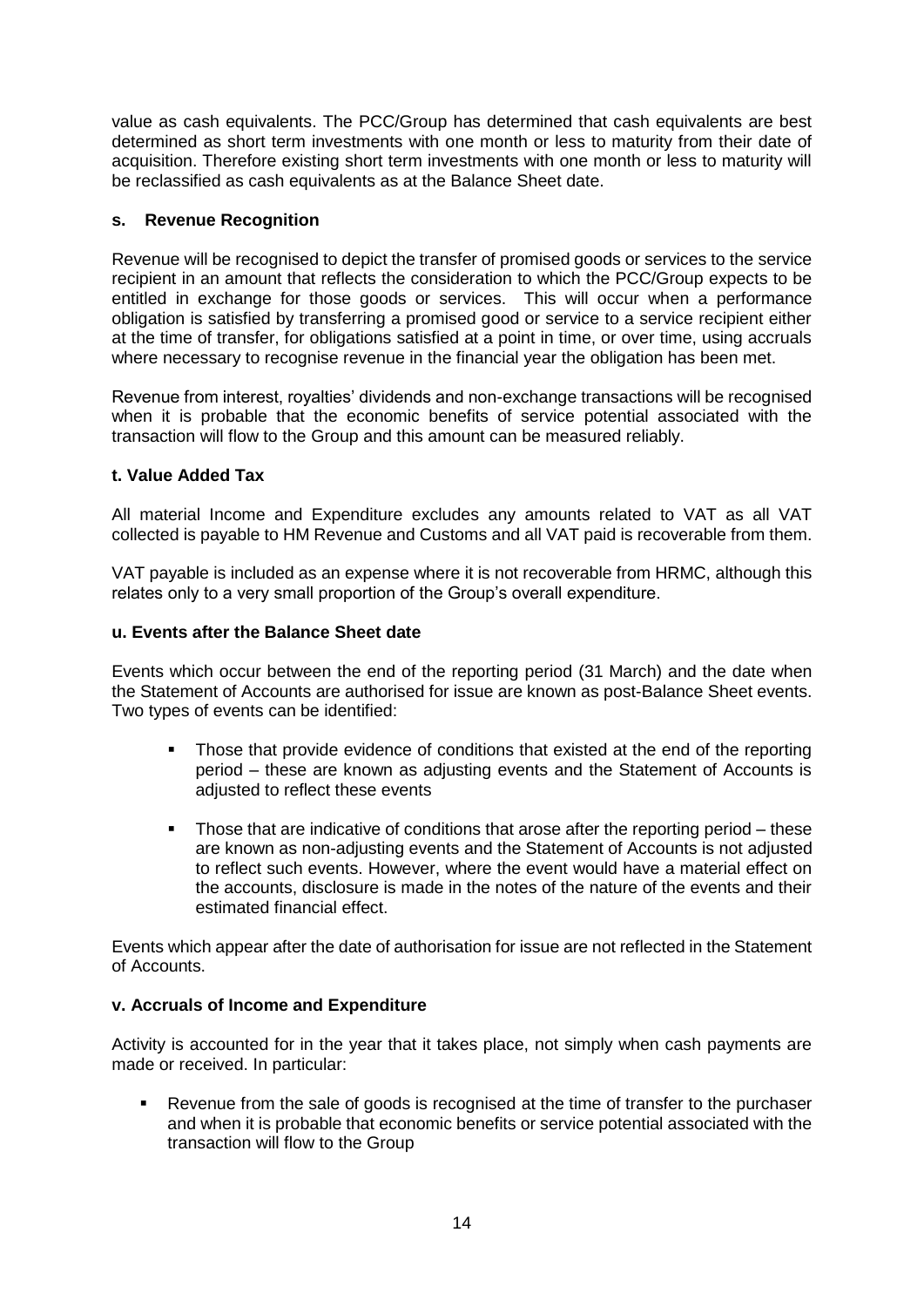- Revenue from the provision of services is recognised when the Group can measure reliably the performance obligations of the transaction which are completed and it is probable that economic benefits or service potential associated with the transaction will flow to the Group.
- Supplies are recorded as expenditure when they are consumed where there is a gap between the date supplies are received and their consumption; they are carried as inventories on the Balance Sheet.
- Expenses in relation to services received (including services provided by employees) are recorded as expenditure when the services are received rather than when payments are made.
- **·** Interest receivable on investments and payable on borrowings is accounted for retrospectively as income and expenditure on the basis of the effective interest rate for the relevant financial instrument rather than the cash flows fixed or determined by the contract.
- Where revenue and expenditure have been recognised but cash has not been received or paid, a debtor or creditor for the relevant amount is recorded in the Balance Sheet.

#### **w. Prior period adjustments, changes in accounting policies and estimates and errors**

Prior period adjustments may arise as a result of a change in accounting policy or to correct a material error. Changes in accounting estimates are accounted for in the current and future years affected by the change and do not give rise to a prior period adjustment.

Changes in accounting policies are only made when required by proper accounting practices or the change provides more reliable or relevant information about the effect of transactions, other events and conditions on the Authority's financial position or financial performance.

Where a change is made, it is applied retrospectively by adjusting opening balances and comparative amounts for the prior period as if the new policy had always been applied. Material errors discovered in prior period figures are corrected retrospectively by amending opening balances and comparable amounts for the prior period.

#### **x***.* **Joint Operations**

Joint operations are arrangements where the parties have joint control of the arrangement have rights to the assets and obligations for the liabilities relating to the arrangement. The PCC has two joint operations. These are the Regional Organised Crime Unit (ROCU) and the Central Motorway Police Group (CMPG). The activities undertaken by the Group in conjunction with other joint operators involve the use of the assets and resources of the joint operators. In relation to its interest in a joint operation, the group recognises:

- Its assets, including its share of any assets held jointly
- Its liabilities, including its share of any liabilities incurred jointly
- Its revenue from the sale of its share of the output arising from the joint operation
- Its share of the revenue from the sale of the output by the joint operation
- Its expenses, including its share of any expenses incurred jointly